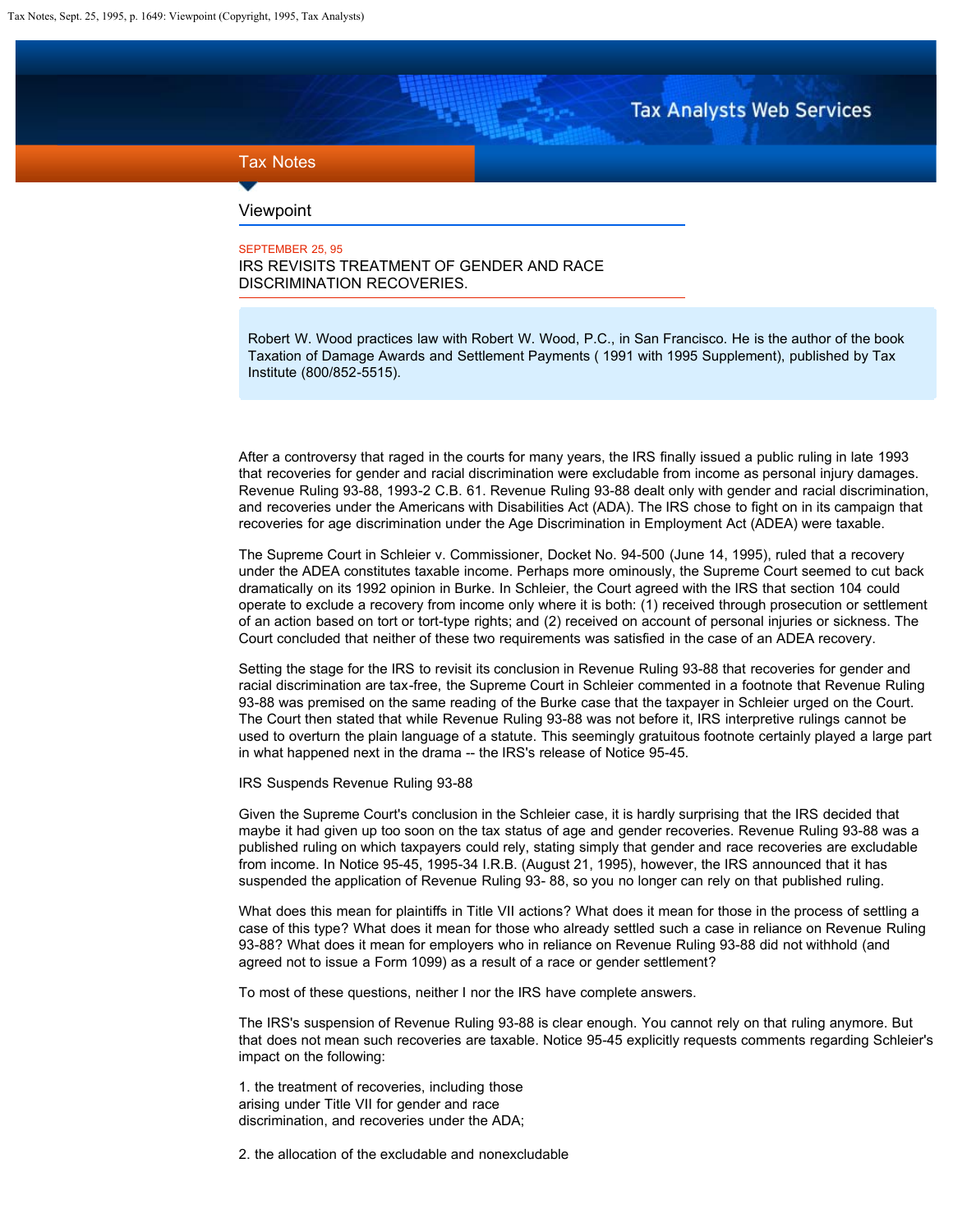portions of lump sum awards and settlements; and

3. the extent to which section 7805(b) relief should be granted in the event that guidance previously issued by the IRS is modified.

As to the third item, the Service seeks comments on whether it will be appropriate for the IRS to change the rules (perhaps specifying that Title VII gender and race recoveries are now fully taxable) retroactively. Most people are likely to scream loud and clear that after the publication of Revenue Ruling 93-88, which was at least foreshadowed by the Supreme Court in its Burke decision, it would be wholly inappropriate for the IRS to apply this result retroactively. Cynical readers might  $[p, 1650]$  assume that any mention of retroactivity would make it a foregone conclusion that the IRS will come out saying Title VII (and potentially ADA) recoveries are taxable. However, the author of Notice 95-45 states that it is not yet clear.

## Substantive Comments

The IRS asks for views on two other issues. As to the first comment topic, the Service seems genuinely to be looking for guidance as to whether, in light of Schleier, gender, race, and ADA recoveries ought still to be excludable. Certainly the IRS may be predisposed to view these elements as taxable now. Indeed, the rather brief text of Notice 95-45 does not fail to note specifically that the Supreme Court in Schleier set up a two-tiered test for what must occur for a recovery to be excludable. It is worth rementioning that two-tiered requirement: (1) the recovery must be based on tort or tort-type rights; and (2) it must be received on account of personal injuries or sickness.

Only a couple of years ago when Burke was decided, and even more recently when Revenue Ruling 93-88 was released, many IRS personnel were saying that they perceived distinct differences between the language of Title VII and the language of the ADEA. That accounts for the Service ruling in Revenue Ruling 93-88 that Title VII recoveries were excludable, but still arguing that ADEA recoveries are taxable. Now that the IRS has won on the ADEA issue, it seems a relatively safe bet that some IRS personnel will no longer see such dramatic differences between Title VII and ADEA recoveries. At least the IRS is soliciting views, and comments should certainly be submitted by tax professionals and taxpayers who are affected by these rules. However, the 1991 amendments to Title VII still provide the grounds for distinguishing Title VII and ADEA claims, with the former including more compensatory elements that the IRS would at least have to recognize.

The second item on which comments are solicited by the Service, "Schleier's impact on the allocation of the excludable and nonexcludable portions of lump-sum awards and settlements," is a bit puzzling. Taxpayers have considerable incentive when settling a case to determine what portion of a recovery can properly be allocated to taxable claims and what portion to nontaxable. If the IRS is asking for which portions of a Title VII or ADA claim should be taxable or nontaxable (presumably based on some notion of liquidated vs. actual damages), that would seem to be unhelpful. If the IRS is asking for some discussion of how one allocates between ADEA, Title VII, ADA, and other claims (wrongful termination, defamation, intentional infliction of emotional distress, etc.), then that would seem to go far beyond the scope of Revenue Ruling 93-88 or the decision in Schleier.

Yet at least from my discussions with the IRS, this is indeed what the Service wants to explore. The IRS is understandably concerned that the courts have gone various ways in determining what portion of an award should be attributed to such items as emotional distress. One IRS source specifically mentioned the McKay case to me. Bill E. McKay, Jr. et ux. v. Commissioner, 102 T.C. 16, 94 TNT 60-9 (1 (1994), appeal docketed No. 94-41189 (5th Cir., Nov. 14, 1994). McKay had objected to his employer's illegal activities, and was terminated. In a suit for wrongful termination, breach of contract, RICO violations, and punitive damages, he was awarded \$1.6 million for lost compensation and \$12.8 million for future damages. The RICO statute resulted in trebling of damages to more than \$43 million.

However, after this jury award, McKay settled for \$16,744,300. The settlement agreement allocated \$12.25 million to the tort claim for wrongful discharge, \$2.04 million to the breach of contract claim, and \$2.45 million was allocated as a reimbursement of previously deducted legal expenses. The settlement agreement expressly stated that no amount was allocable to the RICO claim.

In the Tax Court, McKay argued that only the \$2.04 million allocated to the breach of contract claim and the \$2.45 million received as reimbursement of previously deducted legal fees constituted income. The Tax Court agreed, noting that the most important factor in determining whether a payment was made as a result of tortious personal injury was the express language of a settlement agreement. The court noted that express allocations in such agreements must be negotiated at arm's length between adverse parties to be respected by the courts. The IRS has appealed the McKay decision.

There are many other cases, of course, in which allocations and settlement agreements have been scrutinized. Exactly what kind of comment the IRS is soliciting here is not clear.

Conclusion